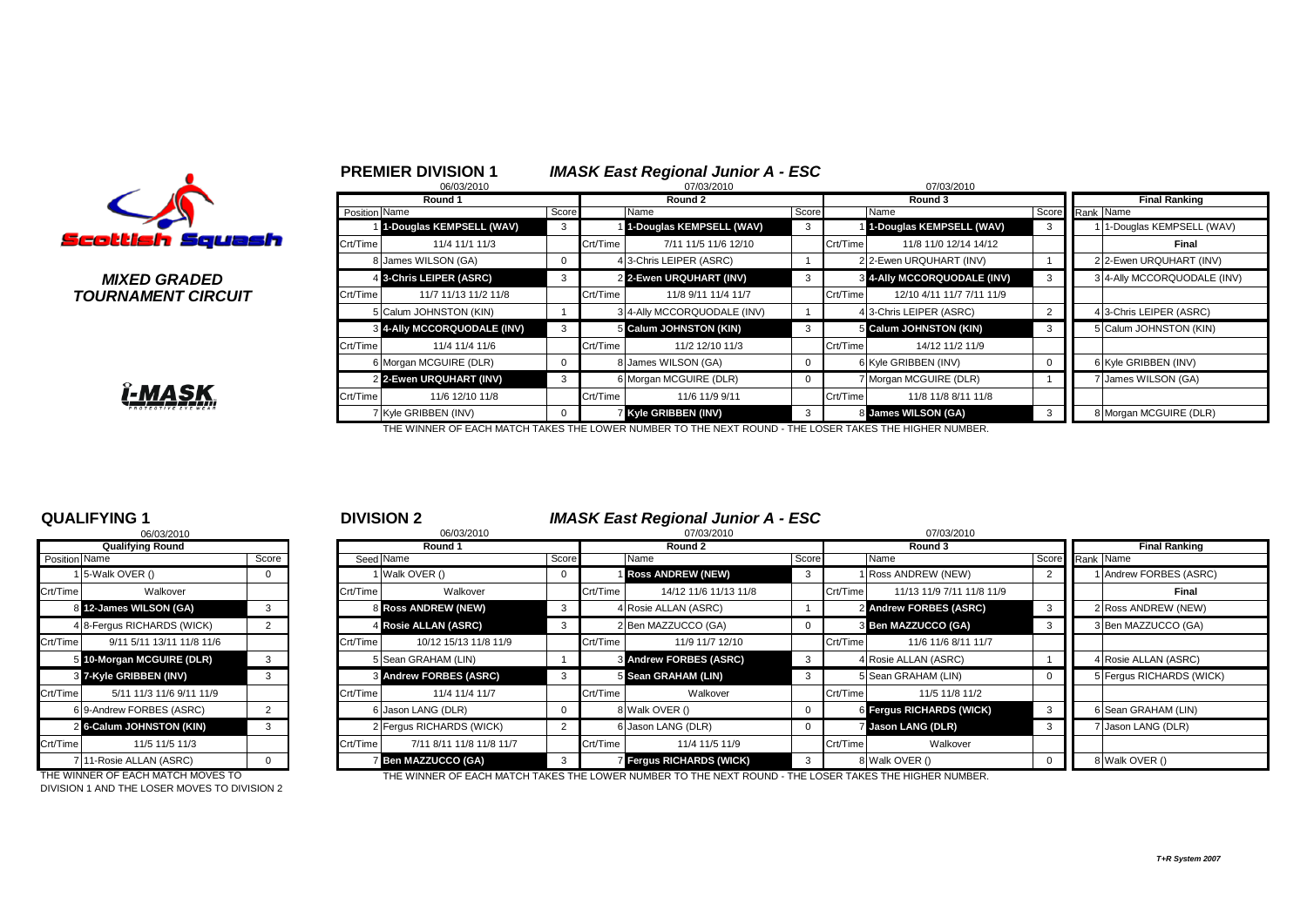|                      | 06/03/2010                   |       |
|----------------------|------------------------------|-------|
|                      | <b>Qualifying Round</b>      |       |
| <b>Position Name</b> |                              | Score |
| $\mathbf{1}$         | 13-Ross ANDREW (NEW)         | 3     |
| Crt/Time             | 11/6 7/11 11/8 11/9          |       |
|                      | 8 20-David BEAUMONT (KIN)    | 1     |
|                      | 4 16-Douglas MACMILLAN (DLL) | 2     |
| Crt/Time             | 14/12 11/8 8/11 8/11 11/3    |       |
| 5                    | 18-Jason LANG (DLR)          | 3     |
|                      | 3 15-Gary BEALES (WICK)      |       |
| Crt/Time             | 11/3 9/11 11/5 11/7          |       |
| 6                    | 17-Ben MAZZUCCO (GA)         | 3     |
| 2                    | 14-Sean GRAHAM (LIN)         | 3     |
| Crt/Time             | 15/13 11/9 11/6              |       |
|                      | 7 19-Michael ROSS (INV)      | O     |

DIVISION 2 AND THE LOSER MOVES TO DIVISION 3

|                      | 06/03/2010                    |       |
|----------------------|-------------------------------|-------|
|                      | <b>Qualifying Round</b>       |       |
| <b>Position Name</b> |                               | Score |
|                      | 21-Sean GADSBY (CRF)          | 3     |
| Crt/Time             | 11/0 11/0 11/0                |       |
| 8                    | 28-Findlay MACDONALD (INV)    | 0     |
|                      | 4 24-Harry ANDERSON (WC)      | O     |
| Crt/Time             | 11/7 11/8 11/7                |       |
| 5                    | 26-Elspeth YOUNG (KIN)        | 3     |
| 3                    | 23-Martin ROSS (INV)          | 3     |
| Crt/Time             | 11/8 5/11 11/6 12/10          |       |
| 6                    | 25-Gillian CRAWFORD (CRF)     |       |
| $\overline{2}$       | 22-Michael JENKINS (WAT)      | 3     |
| Crt/Time             | 11/5 11/8 11/8                |       |
| $\overline{7}$       | 27-Craig VALENTE-WALLACE (LL) | O     |

DIVISION 3 AND THE LOSER MOVES TO DIVISION 4

## **QUALIFYING 2** <sup>2</sup> <sup>3</sup> **DIVISION 3** *IMASK East Regional Junior A - ESC*

|                      | 06/03/2010                        |       |          | 06/03/2010                 |  |          | 07/03/2010                                                                                            |       |          | 07/03/2010                |                 |  |                           |
|----------------------|-----------------------------------|-------|----------|----------------------------|--|----------|-------------------------------------------------------------------------------------------------------|-------|----------|---------------------------|-----------------|--|---------------------------|
|                      | <b>Qualifying Round</b>           |       |          | Round 1                    |  |          | Round 2                                                                                               |       | Round 3  |                           |                 |  | <b>Final Ranking</b>      |
| <b>Position Name</b> |                                   | Score |          | Seed Name                  |  | Score    | Name                                                                                                  | Score |          | Name                      | Score Rank Name |  |                           |
|                      | 13-Ross ANDREW (NEW)              | 3     |          | Gary BEALES (WICK)         |  |          | I Gary BEALES (WICK)                                                                                  |       |          | 1 David BEAUMONT (KIN)    |                 |  | 1 Douglas MACMILLAN (DLL) |
| Crt/Time             | 11/6 7/11 11/8 11/9               |       | Crt/Time | 11/5 11/9 11/9             |  | Crt/Time | 11/5 11/6 11/9                                                                                        |       | Crt/Time | 11/9 11/9 2/11 11/8       |                 |  | Final                     |
|                      | 8 20-David BEAUMONT (KIN)         |       |          | Sean GADSBY (CRF)          |  |          | 4 David BEAUMONT (KIN)                                                                                | - 3   |          | 2 Douglas MACMILLAN (DLL) |                 |  | 2 David BEAUMONT (KIN)    |
|                      | 4 16-Douglas MACMILLAN (DLL)      |       |          | 4 David BEAUMONT (KIN)     |  |          | 2 Douglas MACMILLAN (DLL)                                                                             |       |          | 3 Michael ROSS (INV)      |                 |  | 3 Michael ROSS (INV)      |
| Crt/Time             | 14/12 11/8 8/11 8/11 11/3         |       | Crt/Time | 8/11 10/12 11/8 12/10 11/4 |  | Crt/Time | 11/9 11/1 8/11 9/11 11/6                                                                              |       | Crt/Time | 11/2 11/8 12/10           |                 |  |                           |
|                      | 5 18-Jason LANG (DLR)             |       |          | Michael JENKINS (WAT)      |  |          | 3 Michael ROSS (INV)                                                                                  |       |          | 4 Gary BEALES (WICK)      |                 |  | 4 Gary BEALES (WICK)      |
|                      | 3 15-Gary BEALES (WICK)           |       |          | 3 Michael ROSS (INV)       |  |          | 5 Michael JENKINS (WAT)                                                                               |       |          | 5 Sean GADSBY (CRF)       |                 |  | 5 Elspeth YOUNG (KIN)     |
| Crt/Time             | 11/3 9/11 11/5 11/7               |       | Crt/Time | 11/3 11/8 11/3             |  | Crt/Time | 11/9 6/11 9/11 11/9 11/3                                                                              |       | Crt/Time | 11/8 11/4 11/8            |                 |  |                           |
|                      | 6 17-Ben MAZZUCCO (GA)            |       |          | 6 Elspeth YOUNG (KIN)      |  |          | 8 Sean GADSBY (CRF)                                                                                   | - 3   |          | 6 Eispeth YOUNG (KIN)     |                 |  | 6 Sean GADSBY (CRF)       |
|                      | 2 14-Sean GRAHAM (LIN)            | 3     |          | 2 Douglas MACMILLAN (DLL)  |  |          | 6 Elspeth YOUNG (KIN)                                                                                 | -3    |          | 7 Martin ROSS (INV)       |                 |  | 7 Michael JENKINS (WAT)   |
| Crt/Time             | 15/13 11/9 11/6                   |       | Crt/Time | 11/13 11/4 11/4 11/7       |  | Crt/Time | 8/11 11/7 11/7 11/9                                                                                   |       | Crt/Time | 5/11 11/7 11/5 13/15 11/6 |                 |  |                           |
|                      | 719-Michael ROSS (INV)            |       |          | Martin ROSS (INV)          |  |          | 7 Martin ROSS (INV)                                                                                   |       |          | 8 Michael JENKINS (WAT)   |                 |  | 8 Martin ROSS (INV)       |
|                      | THE WINNER OF FACH MATCH MOVES TO |       |          |                            |  |          | HE WINNER OF FACH MATCH TAKES THE LOWER NUMBER TO THE NEXT ROUND - THE LOSER TAKES THE HIGHER NUMBER' |       |          |                           |                 |  |                           |

THE WINNER OF EACH MATCH MOVES TO THE WINNER OF EACH MATCH TAKES THE LOWER NUMBER TO THE NEXT ROUND - THE LOSER TAKES TI



|                      | <b>QUALIFYING 3</b>             |       |          | <b>DIVISION 4</b>            |       |          | <b>IMASK East Regional Junior A - ESC</b> |       |            |                              |                      |                              |  |
|----------------------|---------------------------------|-------|----------|------------------------------|-------|----------|-------------------------------------------|-------|------------|------------------------------|----------------------|------------------------------|--|
|                      | 06/03/2010                      |       |          | 06/03/2010                   |       |          | 07/03/2010                                |       | 07/03/2010 |                              |                      |                              |  |
|                      | <b>Qualifying Round</b>         |       |          | Round 1                      |       |          | Round 2                                   |       |            | Round 3                      | <b>Final Ranking</b> |                              |  |
| <b>Position</b> Name |                                 | Score |          | Seed Name                    | Score |          | Name                                      | Score |            | Name                         |                      | Score Rank Name              |  |
|                      | 21-Sean GADSBY (CRF)            |       |          | <b>Harry ANDERSON (WC)</b>   |       |          | <b>I Harry ANDERSON (WC)</b>              |       |            | 1 Harry ANDERSON (WC)        |                      | 1 Adrian OLIVEIRA (PER)      |  |
| Crt/Time             | 11/0 11/0 11/0                  |       | Crt/Time | 10/12 12/10 11/2 6/11 11/6   |       | Crt/Time | 11/5 11/7 11/7                            |       | Crt/Time   | 11/5 11/4 11/3               |                      | Final                        |  |
|                      | 8 28-Findlay MACDONALD (INV)    |       |          | 8 Claire GADSBY (CRF)        |       |          | 4 Sean SPROULE ()                         |       |            | 2 Adrian OLIVEIRA (PER)      |                      | 2 Harry ANDERSON (WC)        |  |
|                      | 424-Harry ANDERSON (WC)         |       |          | 4 Findlay MACDONALD (INV)    |       |          | 2 Adrian OLIVEIRA (PER)                   | 3     |            | 3 Andrew STARK ()            |                      | 3 Sean SPROULE ()            |  |
| Crt/Time             | 11/7 11/8 11/7                  |       | Crt/Time | 11/0 11/0 11/0               |       | Crt/Time | 11/7 9/11 13/11 11/9                      |       | Crt/Time   | 12/10 9/11 7/11 11/6 11/9    |                      |                              |  |
|                      | 5 26-Elspeth YOUNG (KIN)        |       |          | 5 Sean SPROULE ()            |       |          | 3 Andrew STARK ()                         |       |            | 4 Sean SPROULE ()            |                      | 4 Andrew STARK ()            |  |
|                      | 3 23-Martin ROSS (INV)          |       |          | 3 Craig VALENTE-WALLACE (LL) |       |          | 5 Findlay MACDONALD (INV)                 |       |            | 5 Claire GADSBY (CRF)        |                      | 5 Gillian CRAWFORD (CRF)     |  |
| Crt/Time             | 11/8 5/11 11/6 12/10            |       | Crt/Time | 11/7 11/8 11/7               |       | Crt/Time | 11/0 11/0 11/0                            |       | Crt/Time   | 11/9 8/11 12/14 11/8 11/7    |                      |                              |  |
|                      | 6 25-Gillian CRAWFORD (CRF)     |       |          | 6 Andrew STARK ()            |       |          | 8 Claire GADSBY (CRF)                     | 3     |            | 6 Gillian CRAWFORD (CRF)     |                      | 6 Claire GADSBY (CRF)        |  |
|                      | 2 22-Michael JENKINS (WAT)      |       |          | 2 Gillian CRAWFORD (CRF)     |       |          | 6 Craig VALENTE-WALLACE (LL)              |       |            | 7 Craig VALENTE-WALLACE (LL) |                      | 7 Craig VALENTE-WALLACE (LL) |  |
| Crt/Time             | 11/5 11/8 11/8                  |       | Crt/Time | 10/12 12/10 9/11 11/2 14/12  |       | Crt/Time | 11/0 11/0 11/0                            |       | Crt/Time   | 11/0 11/0 11/0               |                      |                              |  |
|                      | 7 27-Craig VALENTE-WALLACE (LL) |       |          | Adrian OLIVEIRA (PER)        |       |          | Gillian CRAWFORD (CRF)                    |       |            | 8 Findlay MACDONALD (INV)    |                      | 8 Findlay MACDONALD (INV)    |  |

THE WINNER OF EACH MATCH MOVES TO THE WINNER OF EACH MATCH TAKES THE LOWER NUMBER TO THE NEXT ROUND - THE LOSER TAKES THE HIGHER NUMBER.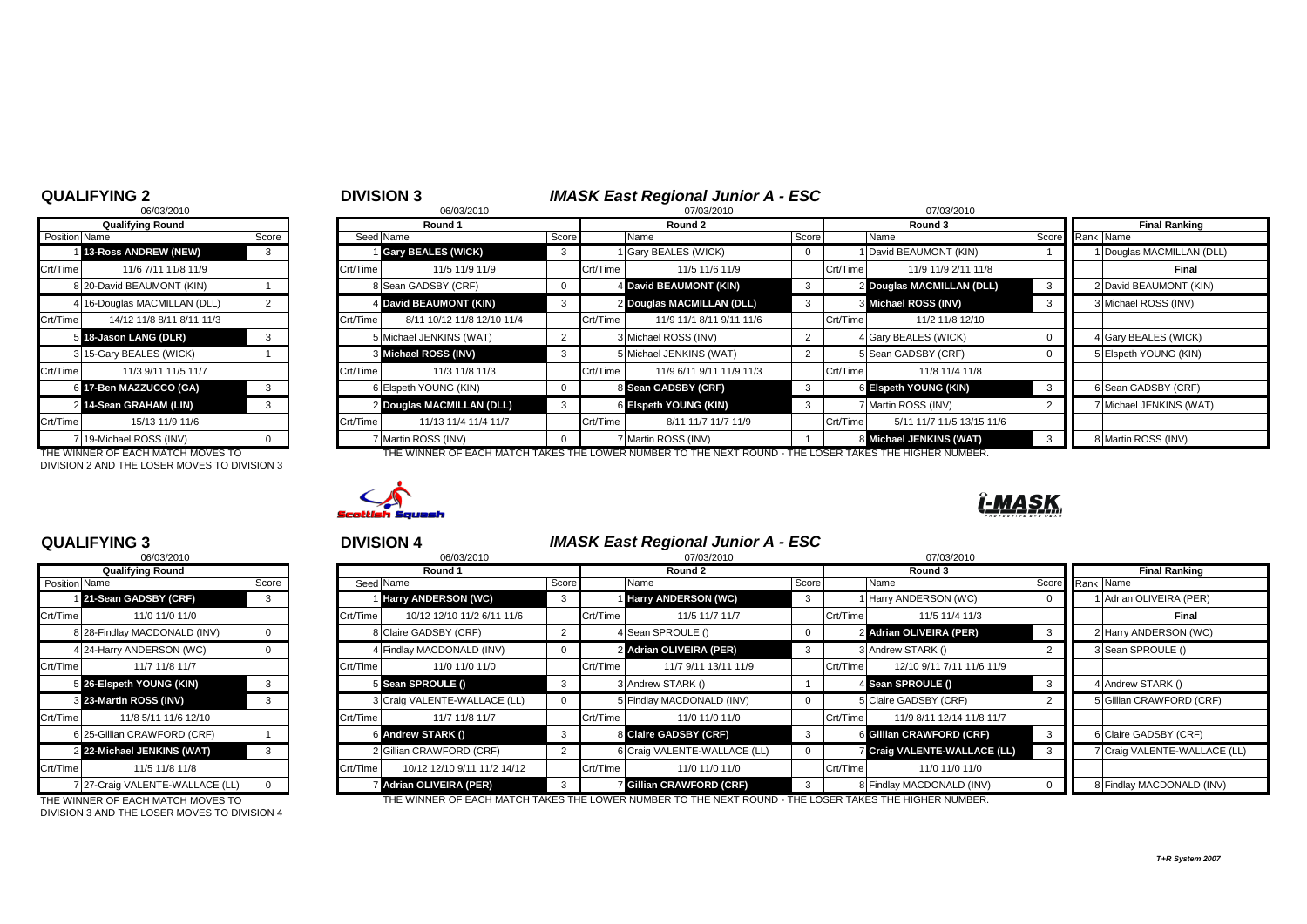# 3 31-Adrian OLIVEIRA (PER) 3 31-Adrian VINCENT 3 Crt/Time 12/10 11/9 8/11 3/11 11/8

DIVISION 4 AND THE LOSER MOVES TO DIVISION 5

| 06/03/2010                |                                                                                                                                                                                                                                 |                     | 06/03/2010           |                                                                                                                                                                                                                                                                     |  | 07/03/2010           |                                                                                                                                                                                                                                   |          | 07/03/2010                                                     |                                                                                                                                                                                           |                        |
|---------------------------|---------------------------------------------------------------------------------------------------------------------------------------------------------------------------------------------------------------------------------|---------------------|----------------------|---------------------------------------------------------------------------------------------------------------------------------------------------------------------------------------------------------------------------------------------------------------------|--|----------------------|-----------------------------------------------------------------------------------------------------------------------------------------------------------------------------------------------------------------------------------|----------|----------------------------------------------------------------|-------------------------------------------------------------------------------------------------------------------------------------------------------------------------------------------|------------------------|
| <b>Qualifying Round</b>   |                                                                                                                                                                                                                                 |                     | Round 1              |                                                                                                                                                                                                                                                                     |  | Round 2              |                                                                                                                                                                                                                                   |          | Round 3                                                        |                                                                                                                                                                                           | <b>Final Ranking</b>   |
|                           | Score                                                                                                                                                                                                                           |                     |                      | Score                                                                                                                                                                                                                                                               |  | Name                 |                                                                                                                                                                                                                                   |          |                                                                |                                                                                                                                                                                           |                        |
|                           | 3                                                                                                                                                                                                                               |                     |                      |                                                                                                                                                                                                                                                                     |  |                      | -3                                                                                                                                                                                                                                |          |                                                                |                                                                                                                                                                                           | 1 Jack HOGG (PER)      |
| 11/5 11/7 11/4            |                                                                                                                                                                                                                                 |                     | 9/11 11/7 11/5 11/3  |                                                                                                                                                                                                                                                                     |  | 11/7 11/7 11/6       |                                                                                                                                                                                                                                   |          | 11/2 11/4 11/5                                                 |                                                                                                                                                                                           | Final                  |
|                           |                                                                                                                                                                                                                                 |                     |                      |                                                                                                                                                                                                                                                                     |  |                      |                                                                                                                                                                                                                                   |          |                                                                |                                                                                                                                                                                           | 2 Adam REID (WC)       |
|                           | 3                                                                                                                                                                                                                               |                     |                      |                                                                                                                                                                                                                                                                     |  |                      | 3                                                                                                                                                                                                                                 |          |                                                                |                                                                                                                                                                                           | 3 Andrew GREEN (DLL)   |
| 11/8 11/2 11/1            |                                                                                                                                                                                                                                 |                     | 11/5 11/9 11/6       |                                                                                                                                                                                                                                                                     |  | 11/7 11/6 6/11 12/10 |                                                                                                                                                                                                                                   | Crt/Time | 11/9 12/10 11/3                                                |                                                                                                                                                                                           |                        |
|                           |                                                                                                                                                                                                                                 |                     |                      |                                                                                                                                                                                                                                                                     |  |                      |                                                                                                                                                                                                                                   |          |                                                                |                                                                                                                                                                                           | 4 David BRENNAN (WC)   |
|                           |                                                                                                                                                                                                                                 |                     |                      |                                                                                                                                                                                                                                                                     |  |                      |                                                                                                                                                                                                                                   |          |                                                                |                                                                                                                                                                                           | 5 Ryan GILLIES (LIN)   |
| 11/2 11/5 11/7            |                                                                                                                                                                                                                                 |                     | 14/16 11/3 11/0 11/0 |                                                                                                                                                                                                                                                                     |  | 11/9 11/6 11/8       |                                                                                                                                                                                                                                   | Crt/Time | 7/11 11/6 11/0 11/8                                            |                                                                                                                                                                                           |                        |
|                           |                                                                                                                                                                                                                                 |                     |                      |                                                                                                                                                                                                                                                                     |  |                      |                                                                                                                                                                                                                                   |          |                                                                |                                                                                                                                                                                           | 6 Gregor VINCENT (LIN) |
|                           |                                                                                                                                                                                                                                 |                     |                      |                                                                                                                                                                                                                                                                     |  |                      |                                                                                                                                                                                                                                   |          |                                                                |                                                                                                                                                                                           | 7 Alex ROSS (WC)       |
| 12/10 11/9 8/11 3/11 11/8 |                                                                                                                                                                                                                                 |                     | 11/7 13/11 7/11 11/8 |                                                                                                                                                                                                                                                                     |  | 11/0 11/0 11/0       |                                                                                                                                                                                                                                   | Crt/Time | 11/0 11/0 11/0                                                 |                                                                                                                                                                                           |                        |
|                           |                                                                                                                                                                                                                                 |                     |                      |                                                                                                                                                                                                                                                                     |  |                      |                                                                                                                                                                                                                                   |          |                                                                |                                                                                                                                                                                           | 8 Liam BEALES (WICK)   |
|                           | <b>Position Name</b><br>29-Claire GADSBY (CRF)<br>8 36-Andrew GREEN (DLL)<br>4 32-Andrew STARK ()<br>5 34-Liam BEALES (WICK)<br>3 31-Adrian OLIVEIRA (PER)<br>6 33-Adam REID (WC)<br>2 30-Jack HOGG (PER)<br>35-Sean SPROULE () | <b>QUALIFYING 4</b> |                      | <b>DIVISION 5</b><br>Seed Name<br>Jack HOGG (PER)<br>Crt/Time<br>8 Alex ROSS (WC)<br>4 Andrew GREEN (DLL)<br>Crt/Time<br>5 Gregor VINCENT (LIN)<br>I Liam BEALES (WICK)<br>Crt/Time<br>6 David BRENNAN (WC)<br>2 Adam REID (WC)<br>Crt/Time<br>7 Ryan GILLIES (LIN) |  |                      | Jack HOGG (PER)<br>Crt/Time<br>4 Andrew GREEN (DLL)<br>2 Adam REID (WC)<br>Crt/Time<br>3 David BRENNAN (WC)<br>5 Gregor VINCENT (LIN)<br>Crt/Time<br>8 Alex ROSS (WC)<br>6 Liam BEALES (WICK)<br>Crt/Time<br>7 Ryan GILLIES (LIN) |          | <b>IMASK East Regional Junior A - ESC</b><br>Score<br>Crt/Time | Name<br>Jack HOGG (PER)<br>2 Adam REID (WC)<br>3 David BRENNAN (WC)<br>4 Andrew GREEN (DLL)<br>5 Gregor VINCENT (LIN)<br>6 Ryan GILLIES (LIN)<br>7 Liam BEALES (WICK)<br>8 Alex ROSS (WC) | Score Rank Name        |

THE WINNER OF EACH MATCH MOVES TO THE WINNER OF EACH MATCH TAKES THE LOWER NUMBER TO THE NEXT ROUND - THE LOSER TAKES THE HIGHER NUMBER.



## **QUALIFYING 5** <sup>5</sup> <sup>6</sup> **DIVISION 6** *IMASK East Regional Junior A - ESC*

|                      | 06/03/2010                |       |
|----------------------|---------------------------|-------|
|                      | <b>Qualifying Round</b>   |       |
| <b>Position Name</b> |                           | Score |
| 1                    | 37-Sean WESTWOOD (ESC)    | 0     |
| Crt/Time             | 11/3 11/5 11/7            |       |
| 8                    | 44-Alex ROSS (WC)         | 3     |
| 4                    | 40-David BRENNAN (WC)     | 3     |
| Crt/Time             | 9/11 6/11 12/10 11/6 11/9 |       |
| 51                   | 42-Amy GRAHAM (LIN)       | 2     |
|                      | 3 39-Jamie BODE (KIN)     | O     |
| Crt/Time             | 11/8 11/6 11/5            |       |
| 6                    | 41-Ryan GILLIES (LIN)     | 3     |
| $\overline{2}$       | 38-Gregor VINCENT (LIN)   | 3     |
| Crt/Time             | 11/4 11/4 11/8            |       |
|                      | 7 43-Cameron GREEN (DLL)  | O     |

DIVISION 5 AND THE LOSER MOVES TO DIVISION 6

|                        | ***********<br>06/03/2010 |   |          | ט וועוטויש<br>06/03/2010     |  | 07/03/2010    |                                |       | 07/03/2010 |                           |                      |  |                           |
|------------------------|---------------------------|---|----------|------------------------------|--|---------------|--------------------------------|-------|------------|---------------------------|----------------------|--|---------------------------|
|                        | <b>Qualifying Round</b>   |   |          | Round 1                      |  | Round 2       |                                |       | Round 3    |                           | <b>Final Ranking</b> |  |                           |
| Position Name<br>Score |                           |   |          | Seed Name                    |  | Score<br>Name |                                | Score | Name       |                           | Score Rank Name      |  |                           |
|                        | 37-Sean WESTWOOD (ESC)    |   |          | Sean WESTWOOD (ESC)          |  |               | <b>Christopher WELCH (WC)</b>  | 3     |            | Christopher WELCH (WC)    |                      |  | 1 Christopher WELCH (WC)  |
| Crt/Time               | 11/3 11/5 11/7            |   | Crt/Time | 9/11 11/4 8/11 11/3 11/8     |  | Crt/Time      | 11/6 11/7 11/5                 |       | Crt/Time   | 11/4 11/8 11/13 11/8      |                      |  | Final                     |
|                        | 8 44-Alex ROSS (WC)       | 3 |          | 8 Christopher WELCH (WC)     |  |               | 4 Ewan HEARNS (INV)            |       |            | 2 Jamie BODE (KIN)        |                      |  | 2 Jamie BODE (KIN)        |
|                        | 4 40-David BRENNAN (WC)   |   |          | <b>I</b> Cameron GREEN (DLL) |  |               | 2 Jamie BODE (KIN)             |       |            | <b>3 Amy GRAHAM (LIN)</b> |                      |  | 3 Amy GRAHAM (LIN)        |
| Crt/Time I             | 9/11 6/11 12/10 11/6 11/9 |   | Crt/Time | 12/10 14/12 11/7             |  | Crt/Time      | 11/5 11/3 11/4                 |       | Crt/Time   | 11/7 11/5 11/8            |                      |  |                           |
|                        | 5 42-Amy GRAHAM (LIN)     |   |          | 5 Ewan HEARNS (INV)          |  |               | 3 Amy GRAHAM (LIN)             |       |            | 4 Ewan HEARNS (INV)       |                      |  | 4 Ewan HEARNS (INV)       |
|                        | 3 39-Jamie BODE (KIN)     |   |          | 3 Amy GRAHAM (LIN)           |  |               | 5 Cameron GREEN (DLL)          |       |            | 5 Sean WESTWOOD (ESC)     |                      |  | 5 Sean WESTWOOD (ESC)     |
| Crt/Time               | 11/8 11/6 11/5            |   | Crt/Time | 11/9 11/9 11/5               |  | Crt/Time      | 11/7 6/11 11/8 10/12 11/4      |       | Crt/Time   | 11/2 11/9 11/0            |                      |  |                           |
|                        | 6 41-Ryan GILLIES (LIN)   |   |          | 6 Sandro MAZZUCCO (GA)       |  |               | 8 Sean WESTWOOD (ESC)          |       |            | 6 Alexander RALSTON (LIN) |                      |  | 6 Alexander RALSTON (LIN) |
|                        | 2 38-Gregor VINCENT (LIN) | 3 |          | 2 Jamie BODE (KIN)           |  |               | 6 Sandro MAZZUCCO (GA)         |       |            | 7 Sandro MAZZUCCO (GA)    |                      |  | 7 Cameron GREEN (DLL)     |
| Crt/Time               | 11/4 11/4 11/8            |   | Crt/Time | 11/7 11/3 11/3               |  | Crt/Time      | 11/9 11/8 11/6                 |       | Crt/Time   | 7/11 11/3 11/6 9/11 11/4  |                      |  |                           |
|                        | 7 43-Cameron GREEN (DLL)  |   |          | Alexander RALSTON (LIN)      |  |               | <b>Alexander RALSTON (LIN)</b> |       |            | 8 Cameron GREEN (DLL)     |                      |  | 8 Sandro MAZZUCCO (GA)    |

THE WINNER OF EACH MATCH MOVES TO THE WINNER OF EACH MATCH TAKES THE LOWER NUMBER TO THE NEXT ROUND - THE LOSER TAKES THE HIGHER NUMBER.